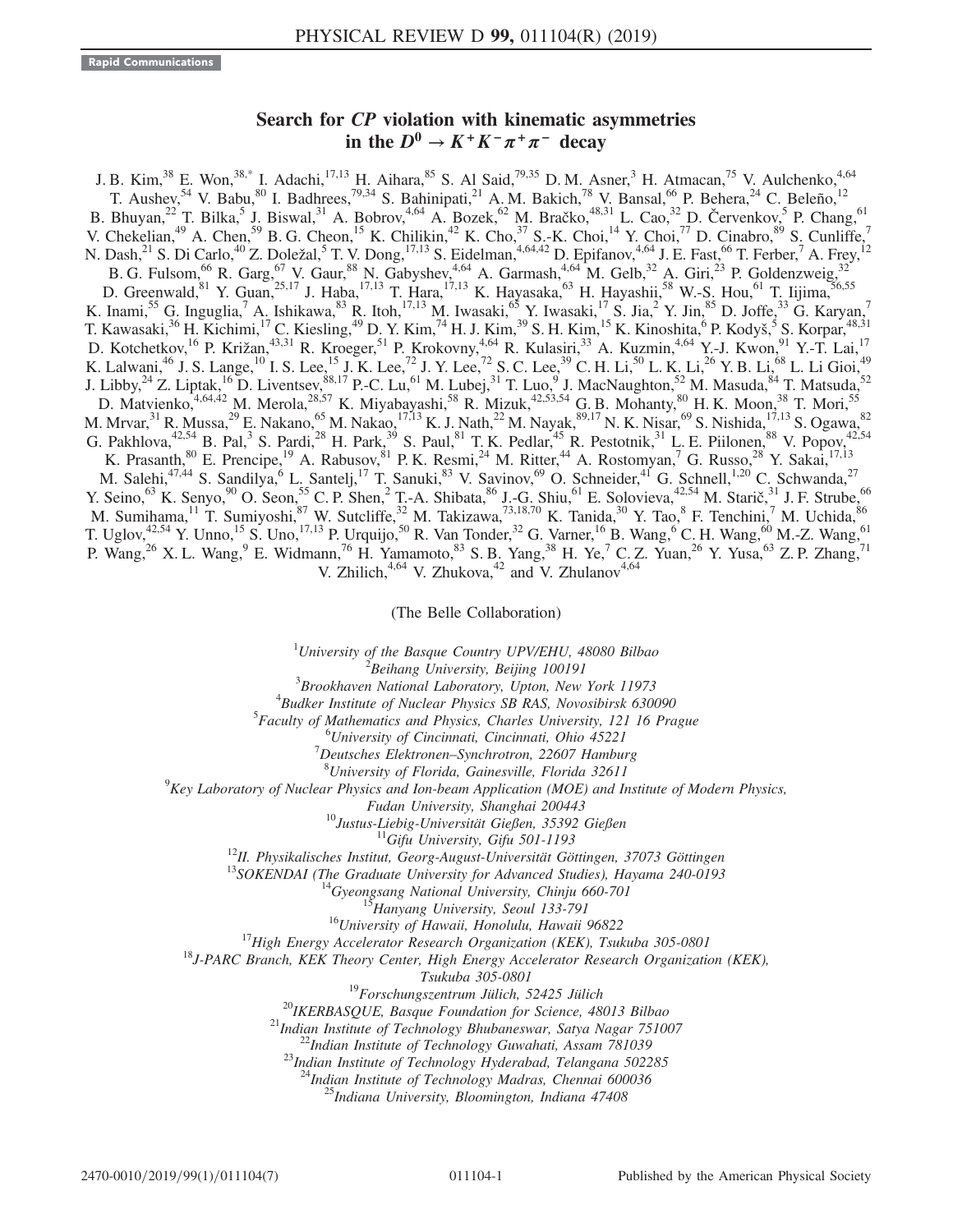<sup>26</sup>Institute of High Energy Physics, Chinese Academy of Sciences, Beijing 100049<br><sup>27</sup>Institute of High Energy Physics, Vienna 1050<br><sup>28</sup>INFN—Sezione di Napoli, 80126 Napoli  $\begin{tabular}{c c c c c c c c} 28 NFPN—Sezione & Napoli, 80126 Napoli \\ 28 NFPN—Sezione & Nonchi, 10125 Torino \\ 28 NFPN—Seisence & Rosearch Center, Japan Atomic Energy Agency, Naka 319-1195 \\ 291, Stefan Institute, 1000 Ljubljana \\ 21. Stefan Institute, 1000 Ljubljana \\ 221/21. Siefan Institute, 1000 Ljubljana \\ 231/21. Siefan Institute for the following. The image of the following, the following, 201/21. Sieptics, Faculty of Science and Technology, Riyadh 11442 \\ 24. S'Depart$ <sup>50</sup>School of Physics, University of Melbourne, Victoria 3010<br><sup>51</sup>University of Mississippi, University, Mississippi 38677<br><sup>52</sup>University of Miyazaki, Miyazaki 889-2192<br><sup>53</sup>Moscow Physical Engineering Institute, Moscow 11 <sup>56</sup>Kobayashi-Maskawa Institute, Nagoya University, Nagoya 464-8602<br><sup>57</sup>Università di Napoli Federico II, 80055 Napoli<br><sup>58</sup>Nara Women's University, Nara 630-8506  $^{59}$ National Central University, Chung-li 32054<br> $^{60}$ National United University, Miao Li 36003 <sup>61</sup>Department of Physics, National Taiwan University, Taipei 10617<br><sup>62</sup>H. Niewodniczanski Institute of Nuclear Physics, Krakow 31-342 <sup>63</sup>Niigata University, Niigata 950-2181<br><sup>64</sup>Novosibirsk State University, Novosibirsk 630090<br><sup>65</sup>Osaka City University, Osaka 558-8585<br><sup>66</sup>Pacific Northwest National Laboratory, Richland, Washington 99352<br><sup>67</sup>Panjab Univ  $^{68}$ Peking University, Beijing 100871<br><sup>69</sup>University of Pittsburgh, Pittsburgh, Pennsylvania 15260 <sup>70</sup>Theoretical Research Division, Nishina Center, RIKEN, Saitama 351-0198<br><sup>71</sup>University of Science and Technology of China, Hefei 230026<br><sup>72</sup>Seoul National University, Seoul 151-742<br><sup>73</sup>Showa Pharmaceutical University, <sup>77</sup>Sungkyunkwan University, Suwon 440-746<br>
<sup>78</sup>School of Physics, University of Sydney, New South Wales 2006<br>
<sup>79</sup>Department of Physics, Faculty of Science, University of Tabuk, Tabuk 71451<br>
<sup>80</sup>Tata Institute of Fundame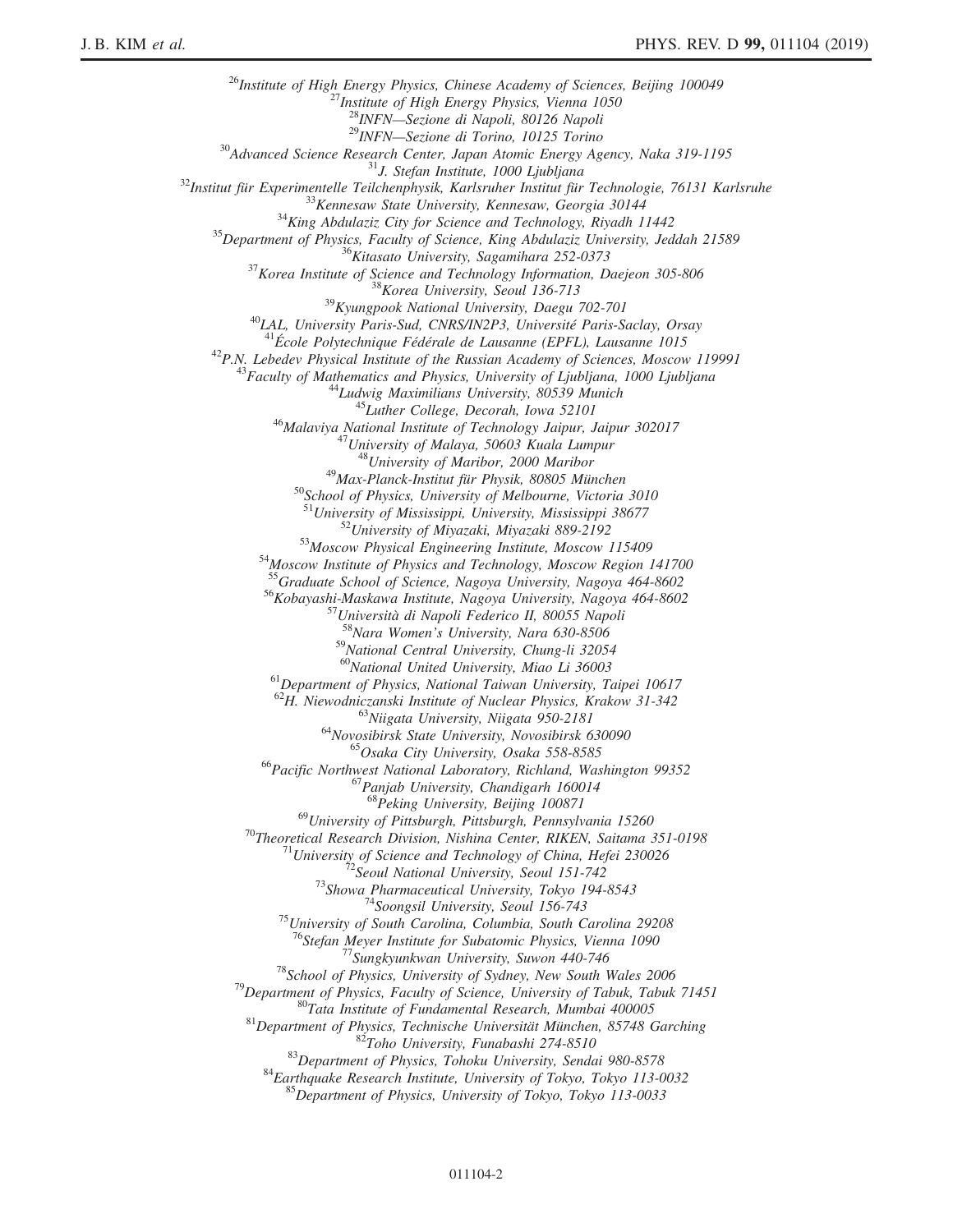<sup>86</sup>Tokyo Institute of Technology, Tokyo 152-8550<br><sup>87</sup>Tokyo Metropolitan University, Tokyo 192-0397<br><sup>88</sup>Virginia Polytechnic Institute and State University, Blacksburg, Virginia 24061<br><sup>89</sup>Wayne State University, Detroit,

(Received 15 October 2018; published 29 January 2019)

We search for CP violation in the singly-Cabibbo-suppressed decay  $D^0 \to K^+K^-\pi^+\pi^-$  using data corresponding to an integrated luminosity of 988 fb<sup>-1</sup> collected by the Belle detector at the KEKB  $e^+e^$ collider. We measure a set of five kinematically dependent  $CP$  asymmetries, of which four asymmetries are measured for the first time. The set of asymmetry measurements can be sensitive to CP violation via interference between the different partial-wave contributions to the decay and performed on other pseudoscalar decays. We find no evidence of CP violation.

DOI: [10.1103/PhysRevD.99.011104](https://doi.org/10.1103/PhysRevD.99.011104)

Charge-conjugation and parity  $(CP)$  symmetry violation has been observed in various weak decays involving strange and beauty quarks [\[1\]](#page-6-0) and is well described in the standard model (SM) by the Cabibbo-Kobayashi-Maskawa matrix [\[2\].](#page-6-1) But the magnitude of CP violation in the SM is too small to explain the baryon asymmetry in the visible universe [\[3\]](#page-6-2). Therefore, the search for additional processes that violate CP symmetry, which are not described by the SM, is of great interest to explain the matter-dominant universe. CP violation in the charm sector is expected to be small, less than  $\mathcal{O}(10^{-3})$  in the SM [\[4,5\]](#page-6-3), which makes it an excellent probe for CP violation beyond that of the SM [\[1\].](#page-6-0)

CP violation in the singly-Cabibbo-suppressed decay  $D^0 \to K^+K^-\pi^+\pi^-$  was searched for using  $\hat{T}$ -odd correla-tions [6–[8\]](#page-6-4), where  $\hat{T}$  reverses the direction of momenta and spin, which is different from the usual time reversal operator  $T$  [\[9\].](#page-6-5) No  $\mathbb{CP}$  violation is observed up to now, but the  $\hat{T}$ -odd correlation measured may be weakly sensitive to CP violation in this decay [\[9\].](#page-6-5) In this paper, we report the first measurement of a set of CP-violating kinematic asymmetries in  $D^0 \to K^+K^-\pi^+\pi^-$  decays. The set of kinematic asymmetries probes the rich variety of interfering contributions in a decay, which can be sensitive to non-SM CP-violating phases.

Assuming CPT symmetry, we construct a CP-violating asymmetry by comparing amplitudes of the decay with their CP-conjugate amplitudes. Amplitudes of the decay can be extracted from  $A_X$ , which we define as

<span id="page-2-0"></span>[\\*](#page-0-0) Corresponding author.

$$
\mathcal{A}_X \equiv \frac{\Gamma(X > 0) - \Gamma(X < 0)}{\Gamma(X > 0) + \Gamma(X < 0)},\tag{1}
$$

where  $X$  is a kinematic variable, such as the vector triple product of the final-state momenta used in Refs. [\[6](#page-6-4)–8],  $\Gamma(X > 0)$  is the rate for  $D^0$  decays in which  $X > 0$ ; and  $\Gamma(X < 0)$ , for  $D^0$  decays in which  $X < 0$ . The CPconjugated amplitudes can be extracted similarly for  $\bar{D}^0$ decays using  $\bar{X}$ . We can then define our CP-violating kinematic asymmetry as

$$
a_X^{CP} \equiv \frac{1}{2} (\mathcal{A}_X - \eta_X^{CP} \bar{\mathcal{A}}_{\bar{X}}), \tag{2}
$$

where  $\eta_X^{CP}$  is a CP eigenvalue specific to X.

We measure a set of kinematic asymmetries for five different X, where four asymmetries are measured for the first time and one asymmetry is proportional to the  $\hat{T}$ -odd correlation using the vector triple product of the final-state momenta, which has been measured previously [\[6](#page-6-4)–8]. The set can be sensitive to CP violation in the interference between the S-wave and P-wave production of the  $K^+K^$ and  $\pi^+\pi^-$  pairs in the  $D^0 \to K^+K^-\pi^+\pi^-$  decay, where the process of a quasi-two-body decay to a dikaon system and dipion system contributes to over 40% of the decay rate [\[1\]](#page-6-0). It covers the asymmetries that can be measured without considering the mass of the intermediate particles. The kinematic variables are constructed from the angles  $\theta_1$ ,  $\theta_2$ , and  $\Phi$ , which are shown in Fig. [1](#page-3-0). The  $\theta_1$  is the angle between the  $K^+$  momentum and the direction opposite to that of the  $D^0$  momentum in the center-of-mass (CM) frame of the  $K^+K^-$  system. The  $\theta_2$  is defined in the same way as  $\theta_1$  substituting K<sup>+</sup> with  $\pi$ <sup>+</sup> and K<sup>+</sup>K<sup>−</sup> with  $\pi$ <sup>+</sup> $\pi$ <sup>−</sup>. The  $\Phi$  is the angle between the decay planes of the  $K^+K^-$  and  $\pi^+\pi^$ pairs in the CM frame of  $D^0$ . Three kinematic variables have  $\eta_X^{CP} = -1$ : sin 2 $\Phi$ , cos  $\theta_1$  cos  $\theta_2$  sin  $\Phi$ , and sin  $\Phi$ ; the last variable is proportional to the vector triple product of the final-state momenta. The remaining two kinematic

eunil@hep.korea.ac.kr

Published by the American Physical Society under the terms of the [Creative Commons Attribution 4.0 International](https://creativecommons.org/licenses/by/4.0/) license. Further distribution of this work must maintain attribution to the author(s) and the published article's title, journal citation, and DOI. Funded by SCOAP<sup>3</sup>.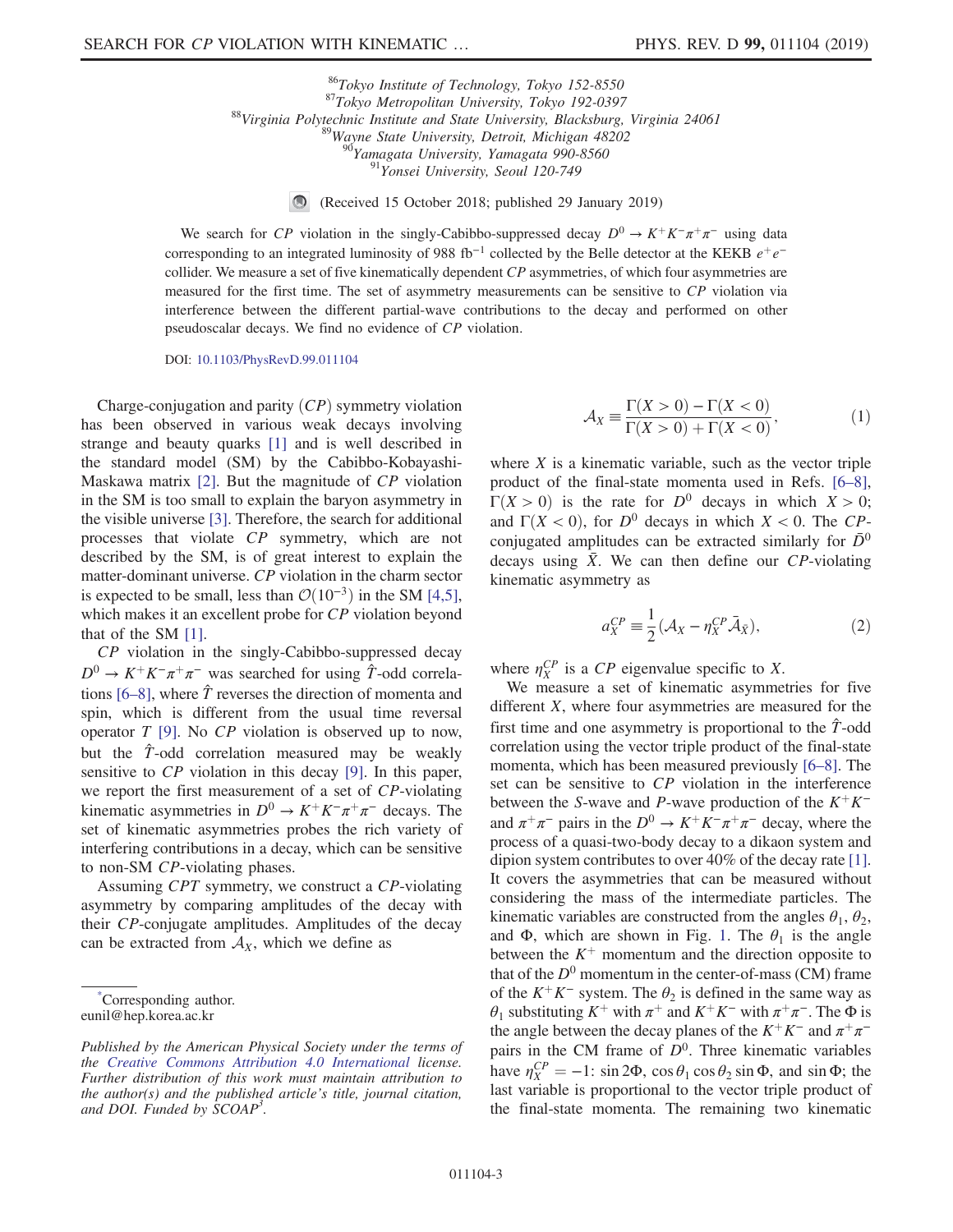<span id="page-3-0"></span>

FIG. 1. Diagram showing the helicity angles  $\theta_1$ ,  $\theta_2$  and  $\Phi$ .

variables have  $\eta_X^{CP} = +1$ : cos  $\Phi$  and cos  $\theta_1 \cos \theta_2 \cos \Phi$ . The kinematic asymmetries where  $\eta_X^{CP}$  is -1, commonly known as  $\hat{T}$ -odd correlations, are dependent on the imaginary part of the interference of amplitudes for production of the  $K^+K^-$  and  $\pi^+\pi^-$  states in different spin configurations [\[10](#page-6-6)–13]. The asymmetries where  $\eta_X^{CP}$  is +1, are dependent on the real part of the interference of amplitudes. Both types of asymmetries are nonzero in the case of CP violation. This set is measured for the first time for any four-body final state; these measurements can be performed for any other pseudoscalar meson that decays to four pseudoscalar mesons.

This analysis uses the data sample recorded by the Belle detector [\[14\]](#page-6-7) at the  $e^+e^-$  asymmetric-energy collider KEKB [\[15\],](#page-6-8) where the CM energy of the collisions was varied from the mass of the  $Y(1S)$  resonance up to that of the  $Y(6S)$  resonance. The total data sample corresponds to an integrated luminosity of 988 fb<sup>-1</sup> [\[16\].](#page-6-9)

Monte Carlo (MC) samples are used to devise the selection criteria, identify the different sources of background, model the data, validate the fit procedure, and determine systematic uncertainties. Inclusive MC samples were generated with EVTGEN [\[17\]](#page-6-10), where the number of generated events corresponds to six times the integrated luminosity of the data sample. The detector response was simulated with GEANT3 [\[18\].](#page-6-11) To simulate the effect of beam-induced background, the generated events have data solely due to the beam backgrounds overlaid.

Since the final state is self-conjugate, the flavor of the  $D^0$ mesons is identified by reconstructing the decay chains  $D^{*+} \to D^0 \pi_s^+$ , with  $D^0$  decaying into  $K^+ K^- \pi^+ \pi^-$ , where  $\pi_s^+$  is referred to as the slow pion. Here, and elsewhere in this paper, charge-conjugate states are implied unless stated explicitly otherwise.

Using MC simulated data, we developed the selection Using MC simulated data, we developed the selection criteria to maximize a figure of merit of  $S/\sqrt{S+B}$ , where S is the signal yield and  $B$  is the background yield in a signal enhanced region, which is defined to be within 1.5 MeV/ $c^2$  of the known  $D^0$  mass [\[1\]](#page-6-0) and within 0.25 MeV/ $c^2$  of the known mass difference  $(\Delta m)$  between the  $D^{*+}$  candidate and its daughter  $D^0$  [\[1\]](#page-6-0).

We select charged tracks that originate from close to the  $e^+e^-$  interaction point (IP) by requiring the impact parameters to be less than 4 cm in the beam direction and 2 cm in the plane transverse to the beam direction. To ensure the tracks are well reconstructed, we require they each have a transverse momentum greater than  $0.1$  GeV/c and at least two associated hits in the silicon vertex detector in both the beam direction and azimuthal direction. Charged tracks are identified as pions or kaons depending on the ratio of particle identification likelihoods  $\mathcal{L}_K/(\mathcal{L}_K+\mathcal{L}_\pi)$ , which are constructed from information recorded by the central drift chamber, time-of-flight scintillation counters, and aerogel threshold Cherenkov counter. We identify a charged track as a kaon when this ratio is above 0.6; otherwise it is assumed to be a pion. The kaon and pion identification efficiencies are typically over 80%, and the misidentification probabilities are below 10% [\[19\]](#page-6-12).

We form a  $D^0$  candidate from each combination of two oppositely charged kaon tracks and two oppositely charged pion tracks. We require each  $D^0$  candidate have an invariant mass within 30 MeV/ $c^2$  of the known  $D^0$  mass [\[1,20\]](#page-6-0), where the range is larger than 7 times the mass resolution of the reconstructed  $D^0$  candidate, and a momentum in the CM frame greater than 1.8 GeV/ $c$ . For each surviving candidate, we perform a vertex- and mass-constrained fit to the kaons and pions; we require the vertex fit to have a probability greater than 0.1%. We also perform a fit where each  $D^0$  candidate is fit under the hypothesis that the trajectory of the candidate originates from the IP and require the fit to have a probability greater than 0.005%.

To veto the Cabibbo-favored  $D^0 \to K^+K^-K^0_S$  decays, we remove  $D^0$  candidates whose daughter pion pairs have invariant masses within 12.05MeV/ $c^2$  of the known  $K^0_S$ mass [\[1\]](#page-6-0), which is five times the mass resolution of the reconstructed  $K_S^0$  candidate.

We form each combination of a positively charged pion track and  $D^0$  candidate into a  $D^{*+}$  candidate and perform a vertex fit on the pion, where the fit is constrained to the intersection of the  $D^0$  candidate trajectory with the IP region. We require each  $D^{*+}$  candidate have a momentum in the CM frame greater than  $2.5 \text{GeV}/c$ . We also require  $\Delta m$  to be within  $^{+7.6}_{-5.9}$  MeV/ $c^2$  of the known  $\Delta m$  [\[1\],](#page-6-0) where the lower limit corresponds to the known  $\pi^{\pm}$  mass.

In the signal region, 8.1% of events have multiple  $D^{*+}$ and/or  $D^{*-}$  candidates, while the average multiple candidates per event is 1.1, which is comparable with Ref. [\[21\]](#page-6-13). We select either a  $D^{*+}$  or  $D^{*-}$  candidate for each event, based on the smallest  $\chi^2$  for the  $D^0$  mass fit. If there are multiple  $D^{*+}$  and/or  $D^{*-}$  candidates formed with this  $D^0$ , we select the one whose  $\pi_s^+$  or  $\pi_s^-$  has the smallest impact parameter in the transverse plane. Studies with the MC sample indicate that 93% of the multiple-candidate events are correctly selected. The efficiency for the  $D^0 \rightarrow$  $K^+K^-\pi^+\pi^-$  decay with the stated selections is 11%. A total of 474,971 events are reconstructed from the data sample.

After all selection criteria, our data sample contains events that fall into four different categories: correctly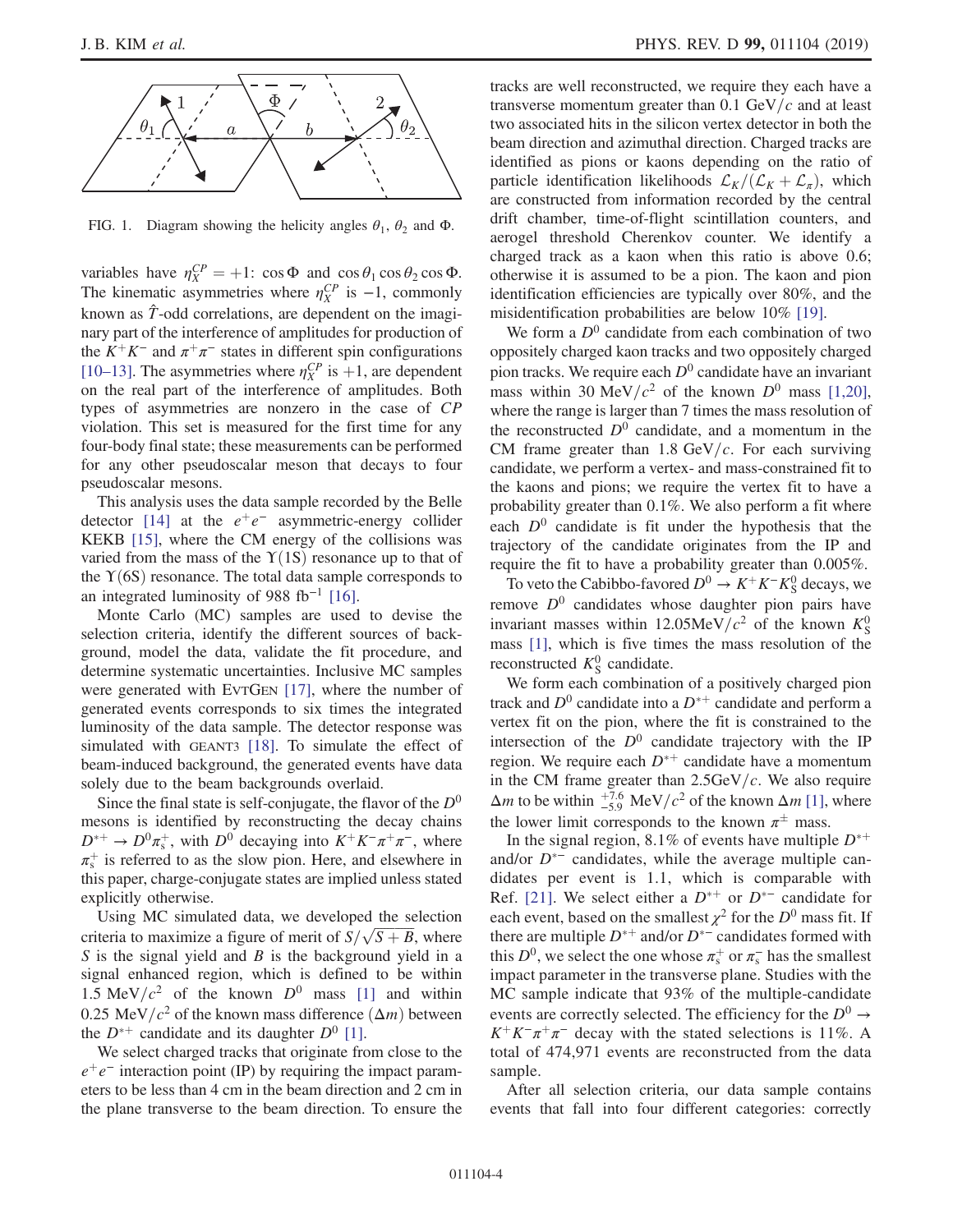reconstructed  $D^0$  mesons coming from correctly reconstructed  $D^{*+}$  mesons, which we call signal events; events with correctly reconstructed  $D^0$  mesons coming from misreconstructed  $D^{*+}$  candidates, which we call random- $\pi_s$  events; events with a partially reconstructed  $D^0$ candidate and the  $\pi_s^+$  from a  $D^{*+}$ , which we call partial- $D^*$ events, which has a small peak in the signal region of  $\Delta m$ ; and events with both  $D^0$  and  $D^{*+}$  candidates misreconstructed, which we call combinatorial events. Our selection criteria rejects over 99% of events with  $D_s^+ \to K^+K^-\pi^+\pi^+\pi^-$ , which could be confused for our signal, leaving a negligible number of such events.

We calculate the CP-violating kinematic asymmetry with the yield of the signal events for each flavor of  $D^0$ and each sign of the relevant kinematic variable. To do this, we perform four separate fits to the data for each kinematic variable. Each fit is a binned two-dimensional extended maximum-likelihood fit to the reconstructed  $D^0$  mass and  $\Delta m$ . The data are binned into 200 equal-width bins in each dimension. These additional requirements on  $m(K^+K^-\pi^+\pi^-)$  and  $\Delta m$  have a negligible effect on the selection efficiency.

One model is used for all fits. It contains components describing signal, random  $\pi_s$ , partial- $D^*$ , and combinatorial events. The yield of each component is free in each fit, but parameters governing the shapes of the components are fixed from a single fit to all the data regardless of  $D^0$  flavor and X.

The signal component is the product of a sum of bifurcated Gaussian and Gaussian probability density functions (PDFs) for  $m(K^+K^-\pi^+\pi^-)$  and a sum of Gaussian and JohnsonSU [\[22\]](#page-6-14) PDFs for  $\Delta m$ . The combinatorial component is the product of a Chebyshev function for  $m(K^+K^-\pi^+\pi^-)$  and a threshold function for  $\Delta m$ . The random- $\pi_s$  component is the product of the signal shape for  $m(K^+K^-\pi^+\pi^-)$  and the combinatorial shape for  $\Delta m$ . And the partial- $D^*$  component is the product of a Chebyshev function for  $m(K^+K^-\pi^+\pi^-)$ and a Bifurcated Gaussian PDF for  $\Delta m$ , where the shape parameters for the partial- $D^*$  component are fixed to those obtained from a fit to an inclusive MC sample. The shape of the MC sample is validated by comparing it to data in the sidebands of the  $m(K^+K^-\pi^+\pi^-)$  distribution; the shapes are compatible.

Figure [2](#page-4-0) shows the results of the fit to all the data, from which the shapes of all components are fixed for all remaining fits; the model agrees well with the data, as can be seen from the pulls, which are defined as the difference between the data points and the model expectation divided by the expected uncertainty. As an example of a set of fits used to determine the CP-violating kinematic asymmetry, we show separate fit results for positive and negative sin  $2\Phi$  for  $D^0$  samples in Fig. [3](#page-4-1). The signal yields determined by the fits are given in Table [I](#page-5-0) for each  $D^0$ flavor and kinematic variable sign.

<span id="page-4-0"></span>

FIG. 2. Data (black points) and fit results (shaded regions) for the fit to all the data in projections of  $m(K^+K^-\pi^+\pi^-)$  (left) and  $\Delta m$  (right). The shaded regions are stacked upon each other and show, from lowest to highest, the combinatorial, partial- $D^*$ , random- $\pi_s$ , and signal components. The lower plots show the pulls for the fit; the unlabeled horizontal lines indicate  $\pm 3$ .

We perform several cross checks to validate our analysis: To study the effect of the  $D^0 \to K^* \bar{K}^*$ , where  $K^*$  decays to  $K^+\pi^-$ , we recalculate the asymmetries including a veto on  $K^*$  and  $\bar{K}^*$  that rejects the  $D^0$  candidates with a  $K^+\pi^-$  pair and  $K^-\pi^+$  pair of an invariant mass within 80 MeV/ $c^2$  of the known  $K^*$  mass [\[1\],](#page-6-0) which is twenty times the mass resolution of the reconstructed  $K^*$  candidate. The recalculated asymmetries are consistent with the values without the veto.

To study the effects from the best candidate selection,

<span id="page-4-1"></span>

FIG. 3. Two-dimensional fit results, distributions and pull of the data subsamples projected on the observables  $m(K^+K^-\pi^+\pi^-)$ (left) and  $\Delta m$  (right). The distribution sequence follows Fig. [2.](#page-4-0) Top histograms show the  $D^0(\sin 2\Phi > 0)$  subsample while the bottom histograms show the  $D^0$ (sin 2Φ < 0) subsample.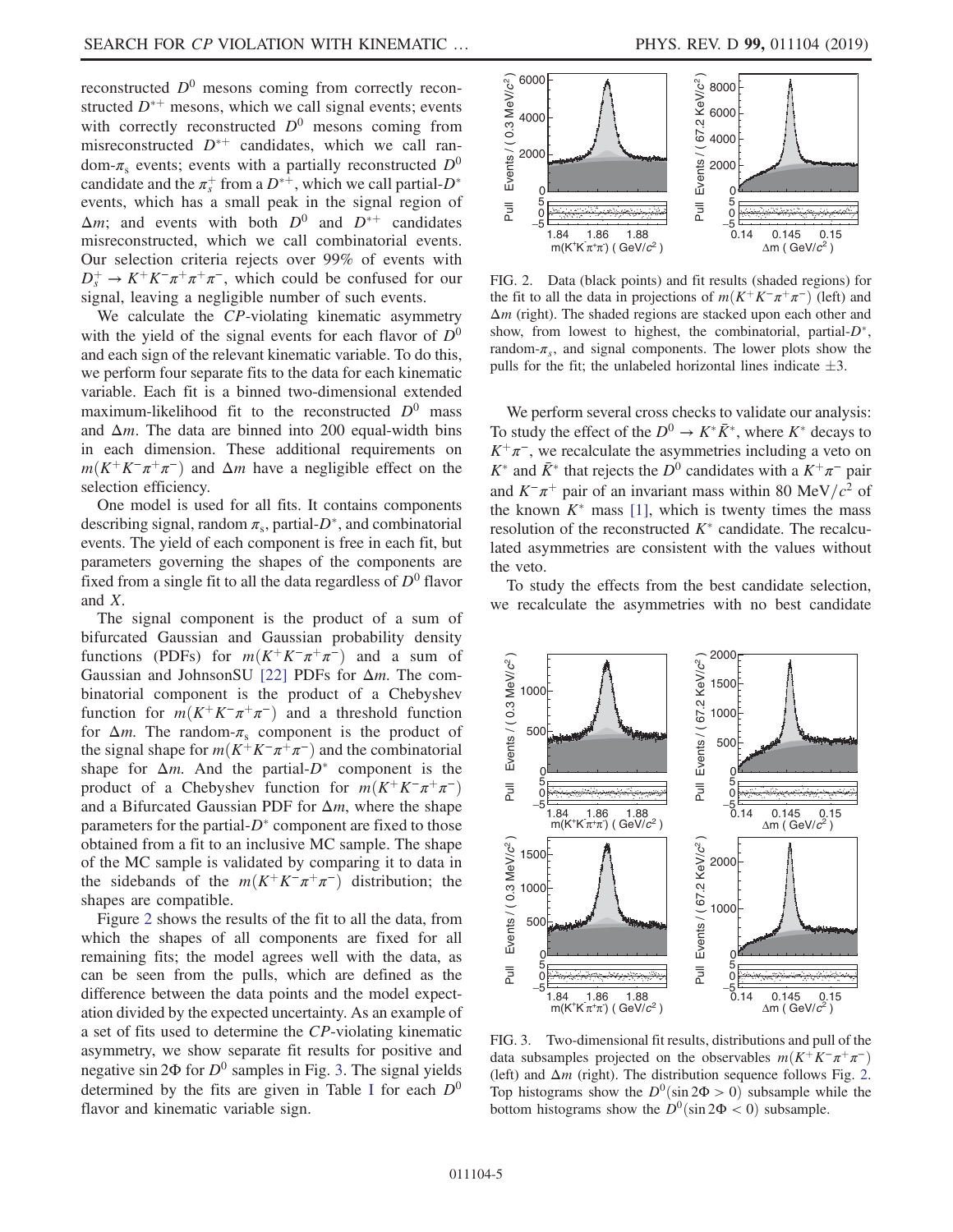| $X_{-}$                                 | $D^{0}(X > 0)$    | $D^{0}(X< 0)$     | $\bar{D}^0(\bar{X} > 0)$ | $\bar{D}^0(\bar{X}<0)$ |
|-----------------------------------------|-------------------|-------------------|--------------------------|------------------------|
| $\cos \Phi$                             | 21, $913 \pm 181$ | 32, $544 \pm 216$ | 21, $657 \pm 180$        | 32, $623 \pm 216$      |
| $\sin \Phi$                             | 29, $177 \pm 205$ | 25, $277 \pm 194$ | 25, $474 \pm 194$        | 28, $800 \pm 204$      |
| $\sin 2\Phi$                            | 23, 096 $\pm$ 187 | 31, $355 \pm 211$ | 31, $455 \pm 211$        | 22, $805 \pm 186$      |
| $\cos \theta_1 \cos \theta_2 \cos \Phi$ | 31, $065 \pm 211$ | 23, $398 \pm 188$ | 30, $963 \pm 210$        | 23, $304 \pm 187$      |
| $\cos \theta_1 \cos \theta_2 \sin \Phi$ | 26, 016 $\pm$ 196 | 28, $441 \pm 203$ | 28, $353 \pm 203$        | 25, 919 $\pm$ 195      |

<span id="page-5-0"></span>TABLE I. Fit results for the yield of signal in the subsamples of each kinematic variable  $X$ . The uncertainties are statistical only.

selection. The recalculated asymmetries are consistent with those calculated including the best candidate selection.

The detector resolution of the kinematic variables could affect the asymmetries. We measure the fraction of crossfeed between signal events with  $X > 0$  and  $X < 0$  using an MC sample that has a similar shape to the data. The fraction of cross-feed is at the 1% level, making its effect negligible.

We estimate the effect of incorrectly assigning the flavor of the  $D^0$  using an MC sample that has a similar integrated luminosity to the data. In the MC sample, incorrectly assigned events comprise less than 0.01% of the total number of events. Misassignment has a negligible effect.

There could be an effect due to an efficiency difference depending on the kinematic variable regions. Efficiencies depending on kinematic variable regions are measured using a MC sample. We find that the efficiency does not depend on the kinematic variables used to define the asymmetries.

Several sources of systematic uncertainty are considered. Individual uncertainties and the total systematic uncertainty are listed in Table [II.](#page-5-1) The bias from the model PDF is estimated by changing the signal model, partial- $D^*$  model, and combinatorial model. We change the signal model and partial- $D^*$  model to products of one-dimensional Gaussiankernel-estimated PDFs [\[23\]](#page-6-15) and the combinatorial model to a product of one-dimensional PDFs obtained from an inclusive MC sample. The difference between the measured values is assigned as a systematic uncertainty.

The detector bias is estimated from a control sample of  $D^0 \to K^- \pi_{\text{low}}^+ \pi^- \pi_{\text{high}}^+$  events, where momentum is used to differentiate between the  $\pi_{\text{high}}^+$  and  $\pi_{\text{low}}^+$ . This decay is Cabibbo-favored in which all kinematic asymmetries are expected to be much smaller than the measurement precision [\[4\]](#page-6-3). The kinematic variables are calculated in the same way as for the  $K^+K^-\pi^+\pi^-$  final state, substituting  $K^+$  with  $\pi_{\text{low}}^+$ . The kinematic asymmetries are found to be consistent with zero, and we assign their statistical uncertainties as the systematic uncertainties related to any detector bias.

To assess whether there is a bias introduced by the likelihood fit and to check the extraction of kinematic asymmetries from the two-dimensional binned fit, we generate MC samples with different asymmetries and compare the fit results with the generated values. The average difference between the measured and generated value is assigned as a systematic uncertainty.

The various sources of systematic uncertainty are independent of each other. Therefore we estimate the total systematic uncertainty by summing the uncertainties in quadrature. As a note, the kinematic asymmetries are constructed such that they are insensitive to the intrinsic production asymmetry [\[8\].](#page-6-16)

The measured  $A_X$  and  $\overline{A}_X$  are listed in Table [III](#page-6-17) with statistical errors. As in other experiments [\[7,8\],](#page-6-18) final state interaction effects are observed with a similar amplitude for  $A_{\sin\Phi}$  and  $\overline{A}_{\sin\Phi}$ . We find the CP-violating kinematic asymmetries to be

$$
a_{\cos\Phi}^{CP} = (3.4 \pm 3.6 \pm 0.6) \times 10^{-3},\tag{3}
$$

$$
a_{\sin\Phi}^{CP} = (5.2 \pm 3.7 \pm 0.7) \times 10^{-3}, \tag{4}
$$

$$
a_{\sin 2\Phi}^{CP} = (3.9 \pm 3.6 \pm 0.7) \times 10^{-3},\tag{5}
$$

$$
a_{\cos\theta_1\cos\theta_2\cos\Phi}^{CP} = (-0.2 \pm 3.6 \pm 0.7) \times 10^{-3}, \quad (6)
$$

<span id="page-5-1"></span>TABLE II. Contributions to the systematic uncertainty (in per mille) for each CP-violating kinematic asymmetry  $a_X^{CP}$ .

| Effect                   | $a^{CP}_{\cos \Phi}$ | $a_{\sin\Phi}^{CP}$ | $u_{\sin 2\Phi}$ | $\cos \theta_1 \cos \theta_2 \cos \Phi$ | $\cos \theta_1 \cos \theta_2 \sin \Phi$ |
|--------------------------|----------------------|---------------------|------------------|-----------------------------------------|-----------------------------------------|
| Signal model PDF         | 0.1                  | 0.3                 | 0.1              | 0.2                                     | 0.0                                     |
| Partial- $D^*$ model PDF | 0.1                  | 0.1                 | 0.2              | 0.2                                     | 0.0                                     |
| Combinatorial model PDF  | 0.1                  | 0.1                 | 0.3              | 0.0                                     | 0.3                                     |
| Detector bias            | 0.6                  | 0.6                 | 0.6              | 0.6                                     | 0.6                                     |
| Likelihood fit bias      | 0.1                  | (0.1)               | 0.1              | 0.1                                     | 0.1                                     |
| Total                    | 0.6                  | 0.7                 | 0.7              |                                         | 0.7                                     |